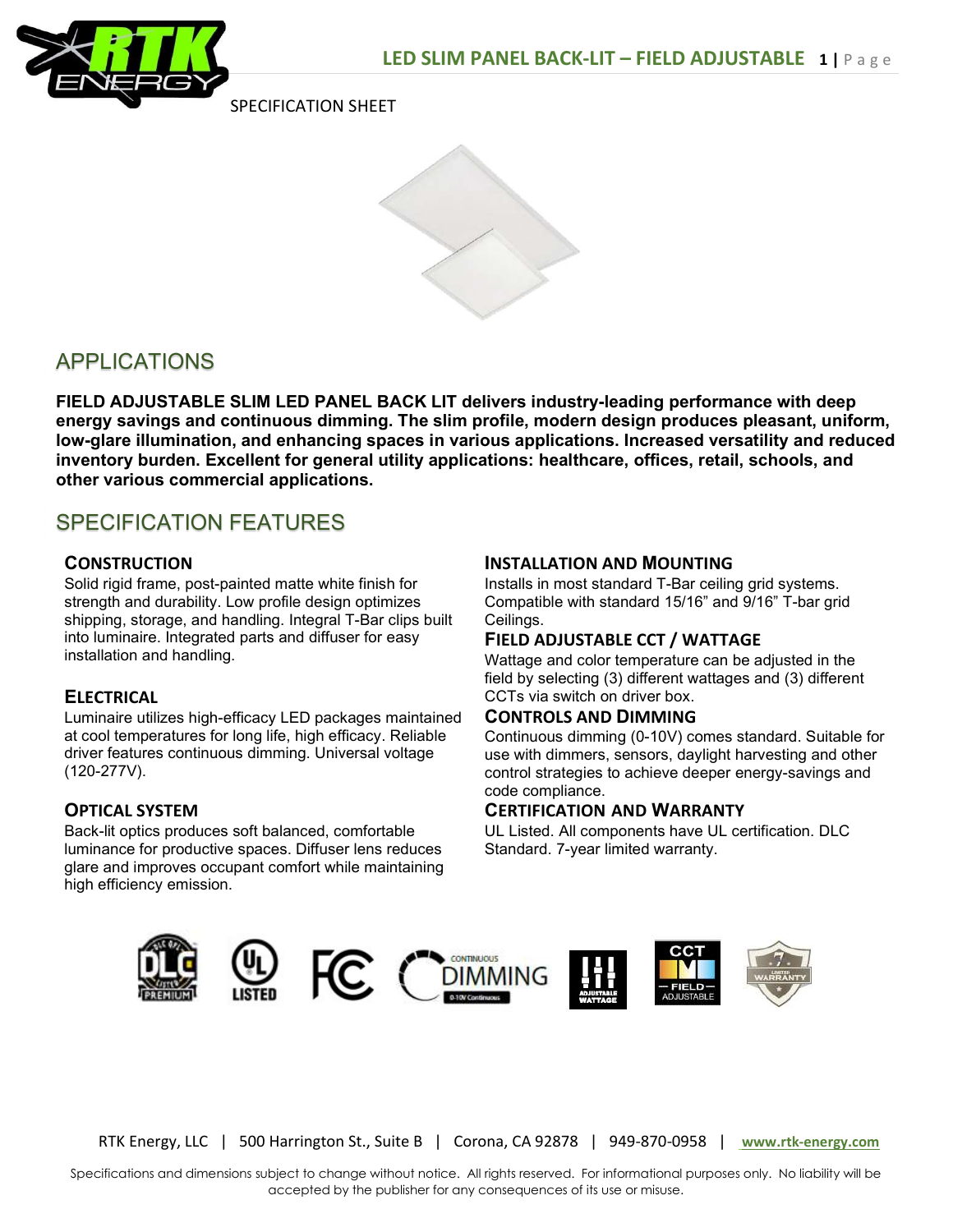## Ordering Example: rAO-24SPBL-TW-TK-DIM

#### Product Series: rAO

| <b>FORM FACTOR</b>                                                         | <b>WATTAGE</b>                                                          | <b>CCT</b>                                                  | <b>VOLTAGE</b>   | <b>DIMMING</b>                                          | <b>EMERGENCY</b><br><b>BACKUP</b>                                                            |
|----------------------------------------------------------------------------|-------------------------------------------------------------------------|-------------------------------------------------------------|------------------|---------------------------------------------------------|----------------------------------------------------------------------------------------------|
| 22SPBL=2x2 Slim Panel<br>– Back Lit<br>24SPBL=2x4 Slim Panel<br>- Back Lit | TW=Tunable<br>Wattage<br>$2x2=$<br>25W/30W/40W<br>$2x4=$<br>30W/40W/50W | <b>TK=Tunable Color</b><br>Temperature<br>3500K/4000K/5000K | [Blank]=120-277V | <b>DIM=0-10V</b><br><b>Continuous</b><br><b>Dimming</b> | [Blank]=<br><b>No Emergency</b><br><b>Backup</b><br>EM07=700lm<br>EM14=1400lm<br>EM20=2000lm |
|                                                                            |                                                                         |                                                             |                  |                                                         |                                                                                              |

# TECHNICAL PARAMETERS

| <b>Fixture</b>               | rAO-22SPBL-TW-TK-DIM                |            |         |                     |         |            |         |                      |            |
|------------------------------|-------------------------------------|------------|---------|---------------------|---------|------------|---------|----------------------|------------|
| Input Voltage (AC)           | 120V-277V                           |            |         |                     |         |            |         |                      |            |
| <b>Input Frequency</b>       | 50/60 Hz                            |            |         |                     |         |            |         |                      |            |
| <b>Rated Wattage</b>         | 25W                                 | 30W        | 40W     | <b>25W</b>          | 30W     | 40W        | 25W     | 30W                  | 40W        |
| <b>Delivered Lumens</b>      | 3,000lm                             | 3,510lm    | 4,400lm | $3.025$ $\text{Im}$ | 3,540lm | 4,440lm    | 3,050lm | 3,570lm              | 4,4840lm   |
| <b>Efficacy</b>              | 120lm/W                             | $117$ lm/W | 110lm/W | $121$ lm/W          | 118lm/W | $111$ lm/W | 122lm/W | 119 <sub>lm</sub> /W | $112$ lm/W |
| CCT <sup>1</sup>             | 3500K                               | 3500K      | 3500K   | 4000K               | 4000K   | 4000K      | 5000K   | 5000K                | 5000K      |
| <b>CRI</b>                   | $83 + . R9 > 0$                     |            |         |                     |         |            |         |                      |            |
| Lifespan (Hours)             | 75,000                              |            |         |                     |         |            |         |                      |            |
| <b>Power Factor</b>          | >0.9                                |            |         |                     |         |            |         |                      |            |
| <b>THD</b>                   | < 20%                               |            |         |                     |         |            |         |                      |            |
| <b>Dimming</b>               | 0-10V Continuous (10-100%)          |            |         |                     |         |            |         |                      |            |
| <b>Operating Temperature</b> | -20 $^{\circ}$ C to 50 $^{\circ}$ C |            |         |                     |         |            |         |                      |            |

| <b>Fixture</b>               | rAO-24SPBL-TW-TK-DIM                |            |            |            |          |            |           |                      |           |
|------------------------------|-------------------------------------|------------|------------|------------|----------|------------|-----------|----------------------|-----------|
| <b>Input Voltage (AC)</b>    | 120V-277V                           |            |            |            |          |            |           |                      |           |
| <b>Input Frequency</b>       | 50/60 Hz                            |            |            |            |          |            |           |                      |           |
| <b>Rated Wattage</b>         | 30W                                 | 40W        | 50W        | 30W        | 40W      | 50W        | 30W       | 40W                  | 50W       |
| <b>Delivered Lumens</b>      | 3,630lm                             | 4,680 lm   | 5,550lm    | 3,660lm    | 4,720 lm | 5,600lm    | 3,690lm   | 4,760 lm             | 5,6500lm  |
| <b>Efficacy</b>              | $121$ m/W                           | $117$ lm/W | $111$ lm/W | $122$ lm/W | 118lm/W  | $112$ lm/W | $123$ m/W | 119 <sub>lm</sub> /W | $113$ m/W |
| CCT <sup>1</sup>             | 3500K                               | 3500K      | 3500K      | 4000K      | 4000K    | 4000K      | 5000K     | 5000K                | 5000K     |
| <b>CRI</b>                   | $83+$ , R9 $> 0$                    |            |            |            |          |            |           |                      |           |
| Lifespan (Hours)             | 75,000                              |            |            |            |          |            |           |                      |           |
| <b>Power Factor</b>          | >0.9                                |            |            |            |          |            |           |                      |           |
| <b>THD</b>                   | $< 20\%$                            |            |            |            |          |            |           |                      |           |
| <b>Dimmina</b>               | 0-10V Continuous (10-100%)          |            |            |            |          |            |           |                      |           |
| <b>Operating Temperature</b> | -20 $^{\circ}$ C to 50 $^{\circ}$ C |            |            |            |          |            |           |                      |           |

RTK Energy, LLC | 500 Harrington St., Suite B | Corona, CA 92878 | 949-870-0958 | www.rtk-energy.com

Specifications and dimensions subject to change without notice. All rights reserved. For informational purposes only. No liability will be accepted by the publisher for any consequences of its use or misuse.